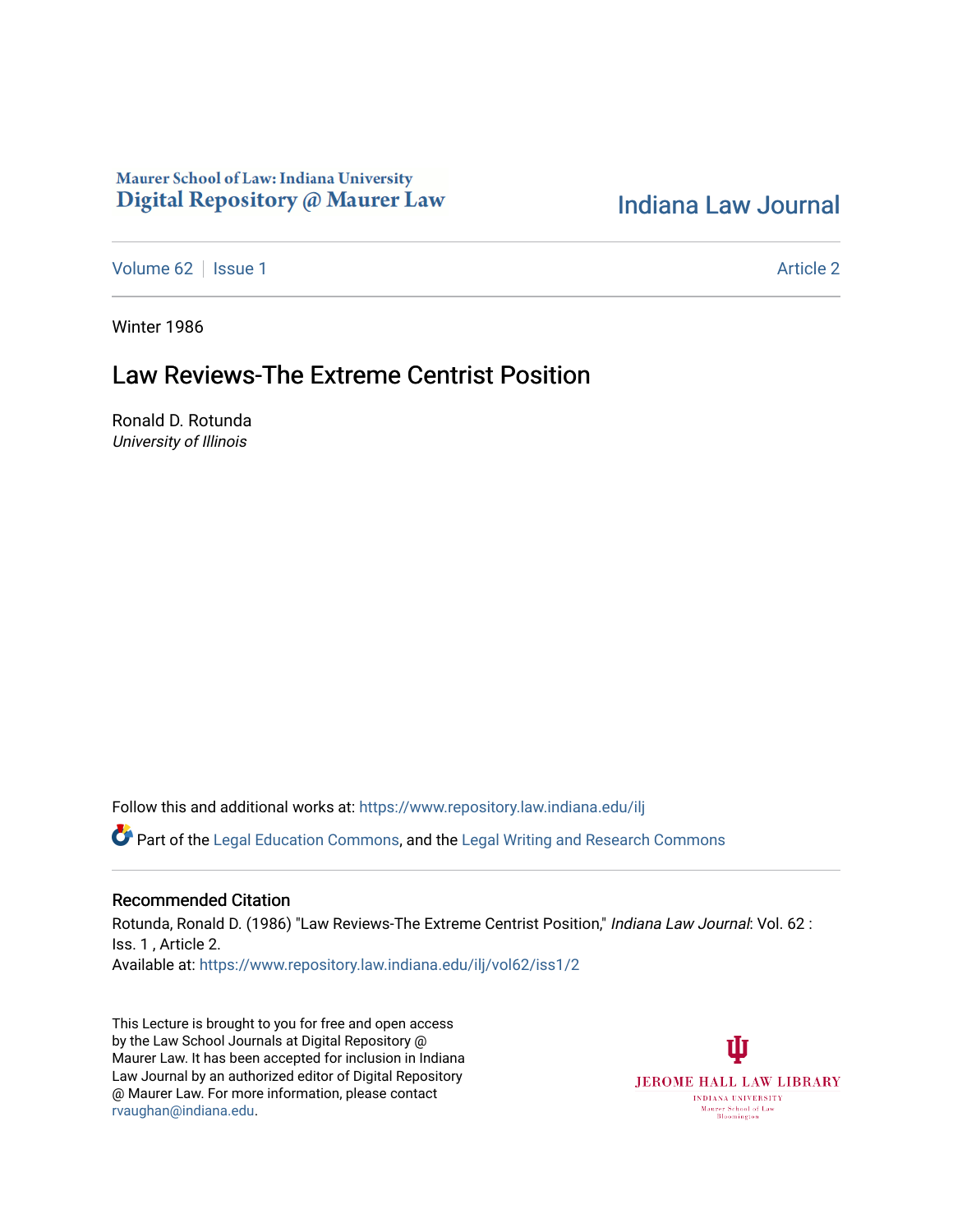**Indiana Law**



*1986-1987*

## **SPEECH**

## Law Reviews—The Extreme Centrist Position†

RONALD **D. ROTUNDA\***

**I** am particularly honored to be invited to travel out east to address your annual law school banquet and speak on the role of **law** reviews.

In preparing this speech **I** was reminded of the story when Prime Minister Begin first showed President Carter the Wailing Wall. Begin explained that this was a special place where a person could pray and talk directly to God. "That's great," said Carter. "Can **I** go there and ask for eternal peace?" **"Of** course," responded Begin. "You're talking to God." "Can I ask for eternal friendship between Arab and Jew?" **"Of** course," said Begin again. "You're talking directly to God." "Can I ask that Israel give up the Golan Heights?" "Well," said Begin, "now you're talking to the Wall."

And so tonight I'd like to offer a few off-the-wall comments, laced with a few forced jokes.

In any profession it is always easier to draw attention if you advocate some extreme position. For those of us in the middle, it is harder to become noticed **by** being reasonable. And what **I** have to say this evening may be regarded as being merely reasonable. It is in effort to appear more radical that **I** have subtitled my speech "The Extreme Centrist Position." **Of** course, years from now, someone may look back at my remarks and, in hindsight,

t Copyright **1986 by** Ronald **D.** Rotunda.

**<sup>\*</sup>** Professor of Law, University of Illinois. I thank Eric Freyfogle, Wayne LaFave, Harry Krause, John Nowak, Richard Kaplan, Elaine Shoben, and Rick Surles, some of whom are my colleagues at early morning coffee, and off all of whom **I** bounced ideas concerning the roles of law reviews, and to whom **I** told the jokes used in this article, which jokes **I** used anyway. **I** delivered a speech, from which this article is adapted, at the annual *Indiana Law Journal* banquet on April **11, 1986.**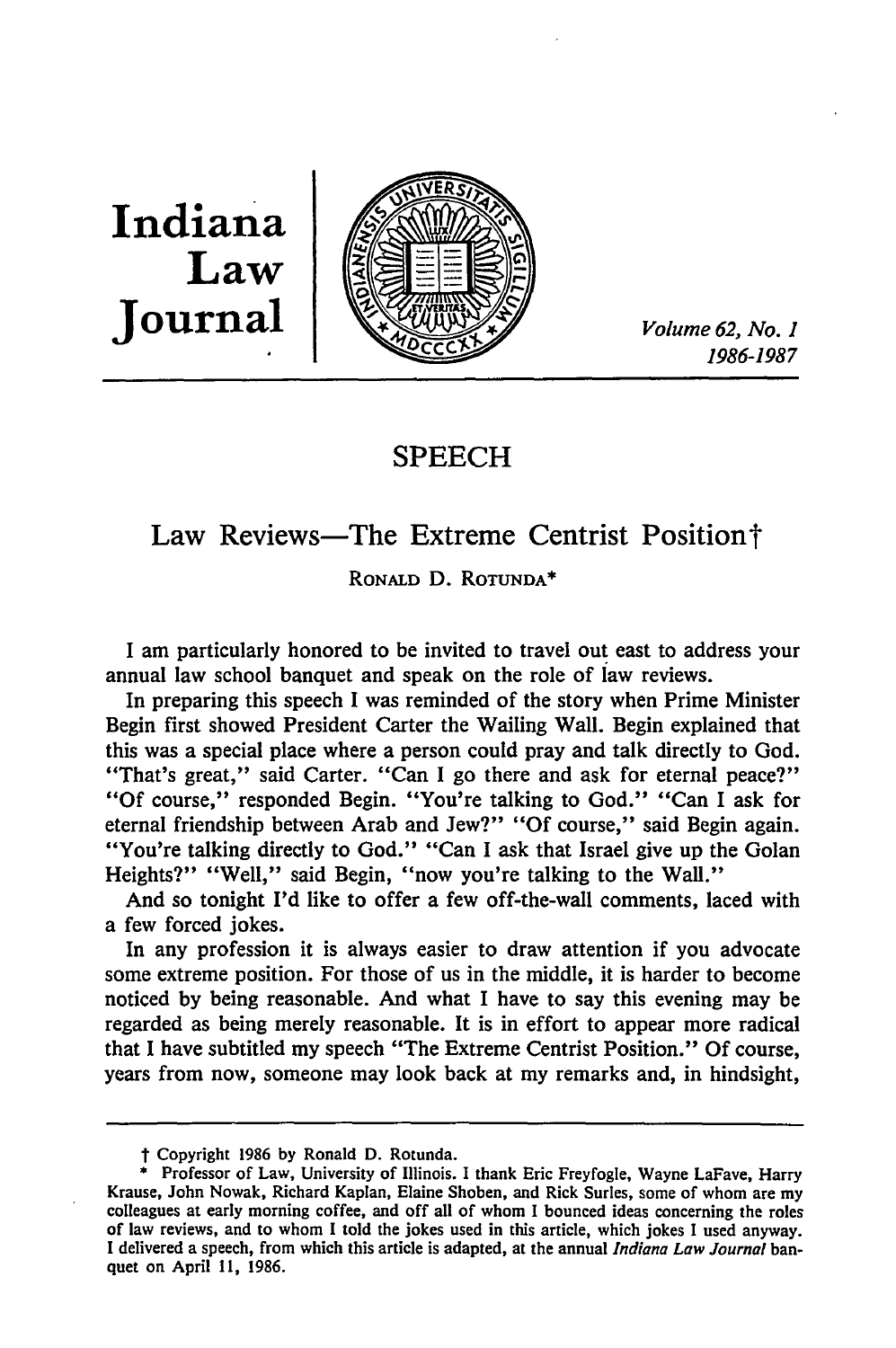regard them as radical. I am reminded of the story of two men riding a motorcycle. It was a very windy day, so they stopped;-the man in front took his jacket off, turned it around, and buttoned it with the buttons toward the back. That way, it was harder for the wind to hit his chest. Well, the accident report read "One dead on arrival; the other died when we tried to turn his head around."<sup>1</sup> Hindsight sometimes offers a surprising viewpoint.

I know that it is fashionable to attack law reviews these days.<sup>2</sup> Witness, for example, the desires of the present leadership of the Association of American Law Schools to establish yet another law review to fill what they see as an important void. I am not sure that the world really *needs* another law review.

When I look at most law reviews, I see problems which, for the most part, are inevitable. Adding another journal, even a refereed one, is no panacea. Radical surgery will do no good. Maybe all the patient needs is a little more exercise and a leaner diet.

Are law reviews a failure? Is it shocking that law is the only academic discipline where almost all of the scholarly articles are published in nonrefereed journals, where law students decide-sometimes mistakenly-whether to accept or reject what may become a seminal piece? And, indeed, mistakes are sometimes made. *Harvard Law Review,* for example, rejected Dean Prosser's influential article, *The Assault Upon the Citadel.'*

"See," the attackers say. "This mistake and others like  $i<sup>4</sup>$  demonstrate that it is folly for law professors to be at the beck of law students. It would be a far better world if we law professors refereed our own journals." So goes the argument; I am unpersuaded.

We cannot determine if law reviews are failures unless we first know their goals. If the goal of law reviews is to change society, then we must acknowledge that they have failed. When I was a tad,' it seems a thousand years ago, our review editors debated for months whether it was appropriate

**<sup>1.</sup>** Some of you may complain that the joke is an old one. But there are no old jokes. Just old audiences.

*<sup>2.</sup> See, e.g.,* Nowak, *Woe Unto You Law Review!,* 27 **ARIZ.** L. REv. **317** (1985). **1** do not embrace his opinions (because I do not have both feet in the legal realist camp), but I do enjoy reading them. *See also Student-Edited Law Reviews, Symposium,* 36 J. **LEGAL EDUC.** 1, 1-23 (1986) (articles by Roger Cranton, Paul Carrington, John Kester, John Henry Schlegel, & Elyce Zenoff).

<sup>3.</sup> Prosser, *The Assault Upon the Citadel (Strict Liability to the Consumer),* 69 YALE L.J. 1099 (1960). This article has become one of the most cited articles in law review history. *See* **GREAT** AMERICAN LAW REVIEws 26 (R. Berring ed. 1984); Shapiro, *The Most-Cited Law Review Articles,* 73 CALIF. L. REv. 1540, 1549 (1985). Some former Harvard editors told me that Prosser "resisted edit." The editors thought that Prosser had too many footnotes (a rare complaint for a law review); Dean Prosser disagreed, so he took his article elsewhere.

<sup>4.</sup> In the 1950's most Harvard editors mistakenly thought that it was "a publication blunder to have the Hart-Fuller debate." D'Amato, *Whither Jurisprudence?,* 6 CARDozo L. REV. 971, 982 (1985). Even I recognize the debate as a classic of jurisprudence.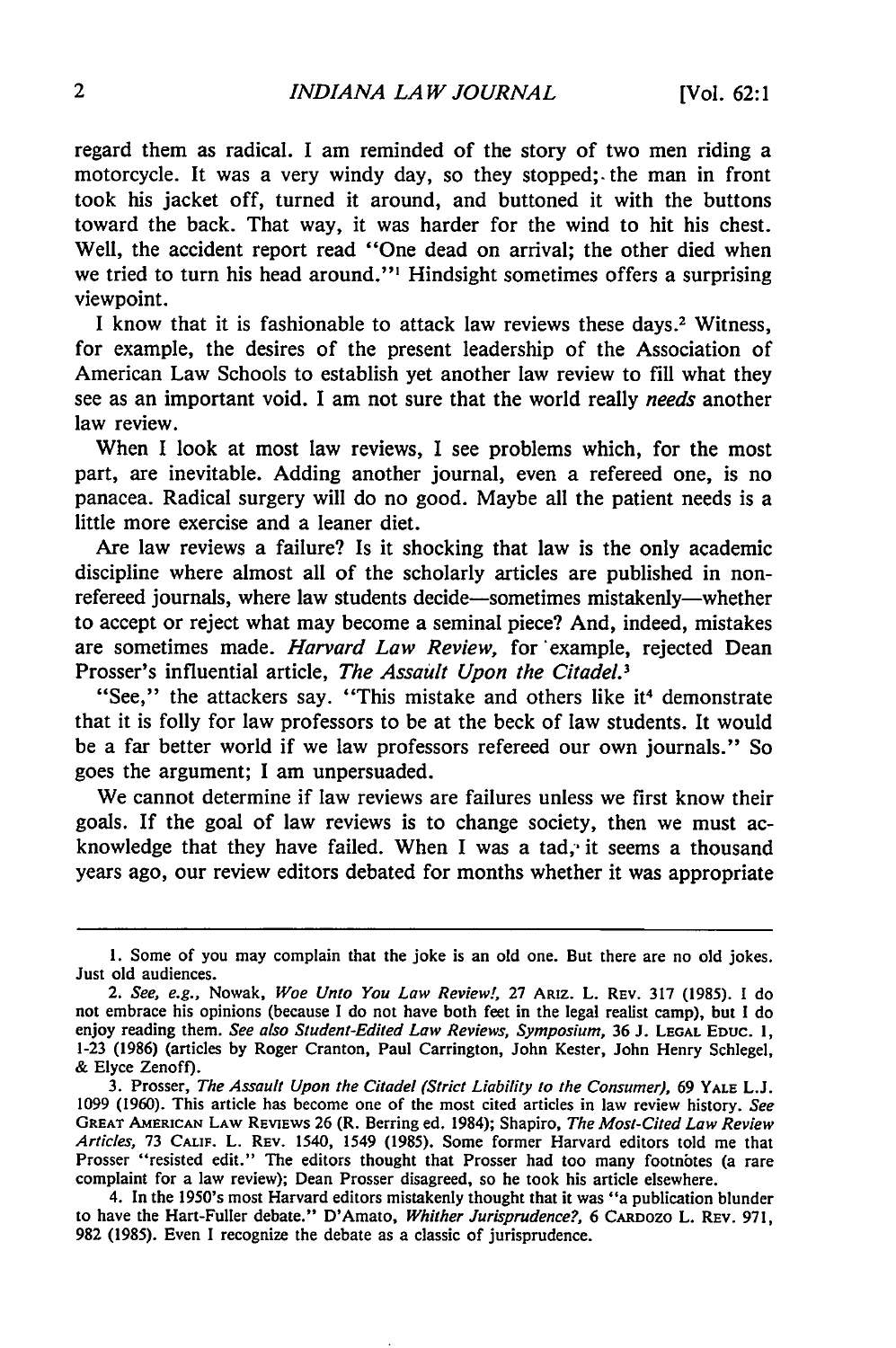to publish, in the law review, a statement of our opposition to the war in Vietnam. We talked almost endlessly. And then, after so many evenings of discussion that we were certain that no more souls were to be saved, we finally voted to publish such a statement. We did,<sup> $\frac{s}{s}$ </sup> but to the genuine surprise of some of my colleagues, the war did not end!<sup>6</sup> And when the war ended quite a few years later, it had nothing to do with our statement. In fact, a few months after the statement was published, at the end of my second year of law school, we had a banquet and some of the speeches made humorous references to our anti-war statement. Some alums were sitting at my table and-although they personally subscribed to the law review-they had no idea to what the references referred. Our alumni subscribers had not even read the anti-war statement.

A law review is hardly influential if it is not read.7 But to concede that law reviews are not usually devoured by a hungry audience the moment that the latest issues hit the streets is not to concede all that much. The typical issue of a law review is not like the latest issue of *Time* or *Newsweek.* The law review is not meant to be read immediately. Each issue is really a book, a collection of essays and research meant to be filed for later use. Months, maybe years later, a researcher in a particular area of law will be overjoyed to discover that a law review student note or lead article is right on point. The review issue (or more likely the bound volume) will then be taken off the shelf and studied.

Law reviews, in short, are not influential, at least not in the sense that Woody Allen's movie, *Annie Hall,* influenced women's fashions for the next nine to twelve months. Yet, law reviews have some impact. Judges, for example, often cite the views of commentators and note whether the weight of law review commentary is critical of, or favorable to, earlier decisions.8 Professors and practitioners often turn to reviews to keep abreast of recent developments and to learn the views of thoughtful legal scholars. Studentrun law reviews do have some influence, an influence that they had to earn. It was around 1910 that Justice Holmes "admonished an attorney appearing before the Supreme Court to avoid citing as authority 'the work of boys.'

<sup>5.</sup> With the Editors, 82 HARV. L. REV. vi-viii (Jan. 1969).

<sup>6.</sup> I do honestly recall that I was not surprised. I thought that the purpose of publishing<br>our statement (another pebble in the mountain of opposition) was simply to publish it, to make<br>our views known, to take a stand eve what we thought.

<sup>7.</sup> Of course, any unread article may still be cited. And an article may be cited simply because it is part of the "old boy" network. See Delgado, *The Imperial Scholar: Reflections on a Review of Civil Rights Literature*,

<sup>8.</sup> See, e.g., McCray v. Abrams, 750 F.2d 1113, 1120-21 (2d Cir. 1984). See also Cousins v. Wigoda, 419 U.S. 477, 483 n.4 (1975). Compare id. at 492 (dissenting opinion, attacking majority's footnote 4). *See also* Erie R.R. v. Tompkins, 304 **U.S.** 64, **72-73 (1938)** (relying on various law review articles, in particular, Warren, *New Light on the History of the Federal Judiciary Act of 1789,* **37 HARv.** L. **REV.** 49 **(1923)).**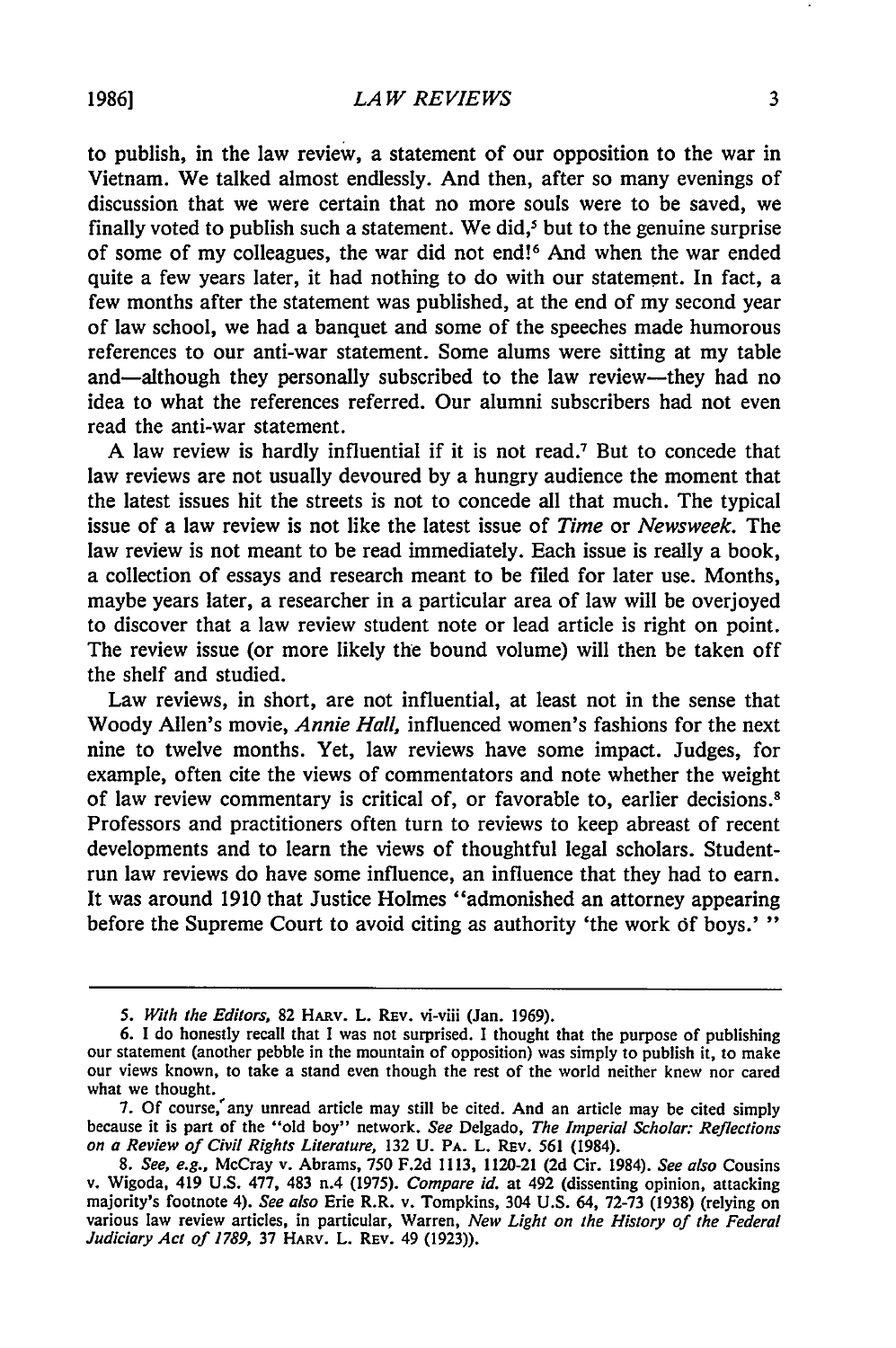It was not until 1917 that a member of the United States Supreme Court made mention of a law review article in a written opinion." After World War I the law reviews' influence grew rapidly.<sup>10</sup>

Yet I do not justify law reviews by noting that they have some influence, at least at the margin." This influence is merely subsidiary to the law reviews' main goal: training future lawyers, judges, and academics. Law review editing and writing provide valuable experience for law students. This training alone justifies the reviews' existence.

Some people even say that the advantage to the students of law review experience would be just as great if the final articles and notes were never even published. In my mind, however, publication is an important, final step in the learning process. There is something special when a student learns

[T]he quality of the leading reviews **...** has won for them wide influence in giving direction to professional thought and thus in shaping the law itself as announced by the courts **....** [I]n confronting any serious problem, a wide awake and careful judge will at once look to see if the subject has been discussed, or the authorities collated and analyzed, in a good law periodical.

Hughes, *Forward,* 50 **YALE L.J. 737** (1941); Warren, *The Northwestern University Law Review Begins its Fifty-First Year of Publications,* 51 Nw. **U.L.** REV. 1 (1956) (commentary **by** Chief Justice Warren, noting that "law reviews perform the indispensable function of criticism for an important institution [the judiciary]" and they also "help make the future path of the law"); *see also* Newland, *Legal Periodicals and the United States Supreme Court,* 3 MIDWEST **J.** POL. **SCI.** 58, 62 (1959); Newland, *The Supreme Court and Legal Writing: Learned Journals or Vehicles of an Anti-Antitrust Lobby,* 48 GEo. L.J. 105, 127 (1959); Radin, *Sources of Law-New and Old, I* So. **CAL.** L. REV. 411, 418-21 (1928); *see generally* P. **MURPHY, THE MEANING** OF FREEDOM **OF SPEECH:** FIRST **AMENDMENT** FREEDOMS **FROM WILSON TO** FDR 264-65, 269-70 (1972).

11. **1** do not denigrate the influence of law reviews by noting that their influence is marginal. Economists have known for years that what happens at the margin is the most important and most interesting.

John Kennedy used to tell the story of how the obscure London correspondent of the New York Herald (his name was Karl Marx) begged Horace Greeley, the eccentric head of that newspaper, *see* R. **ROTUNDA,** THE **POLmCS OF LANGUAGE 35-37 (1986), for an** increase **of** his meager salary of **\$5** per installment. Marx and Engels thought that this small salary, small even in those days, was the "lousiest petty bourgeois cheating." But Greeley and his managing editor, Charles Dana, refused. When the cutthroat capitalists turned a deaf ear to all of Marx's financial appeals, Marx "looked around for other means of livelihood and fame, and eventually terminated his relationship with the Tribune and devoted his talents full time to the cause that would bequeath the world the seeds of Leninism, Stalinism, revolution and the Cold War. If only the capitalist New York newspaper had treated him more kindly, if only Marx had remained a foreign correspondent, history might have been different .... **" THE KENNEDY** *Wrr* **35** (B. Adler ed. 1964). So you see what change a small increase in Marx's salary might have brought. Marginal change is very important.

Note that in the previous paragraph I added a gratuitous citation to one of my recent publications. I merely follow the typical style requirement of some law review authors who cite their previous writings, whether necessary or not.

**<sup>9.</sup> J. JOHNSON, AMERICAN LEGAL CULTURE,** 1908-40, **62 (1981).** The case was Adams v. Tanner, 244 U.S. **590** (1917), where Justice Brandeis cited several articles in his dissent. *See* 244 U.S. at 606 n.9, **613** n.23, **& 615** n.25.

<sup>10.</sup> Chief Justice Hughes, in a commentary on law reviews, noted that: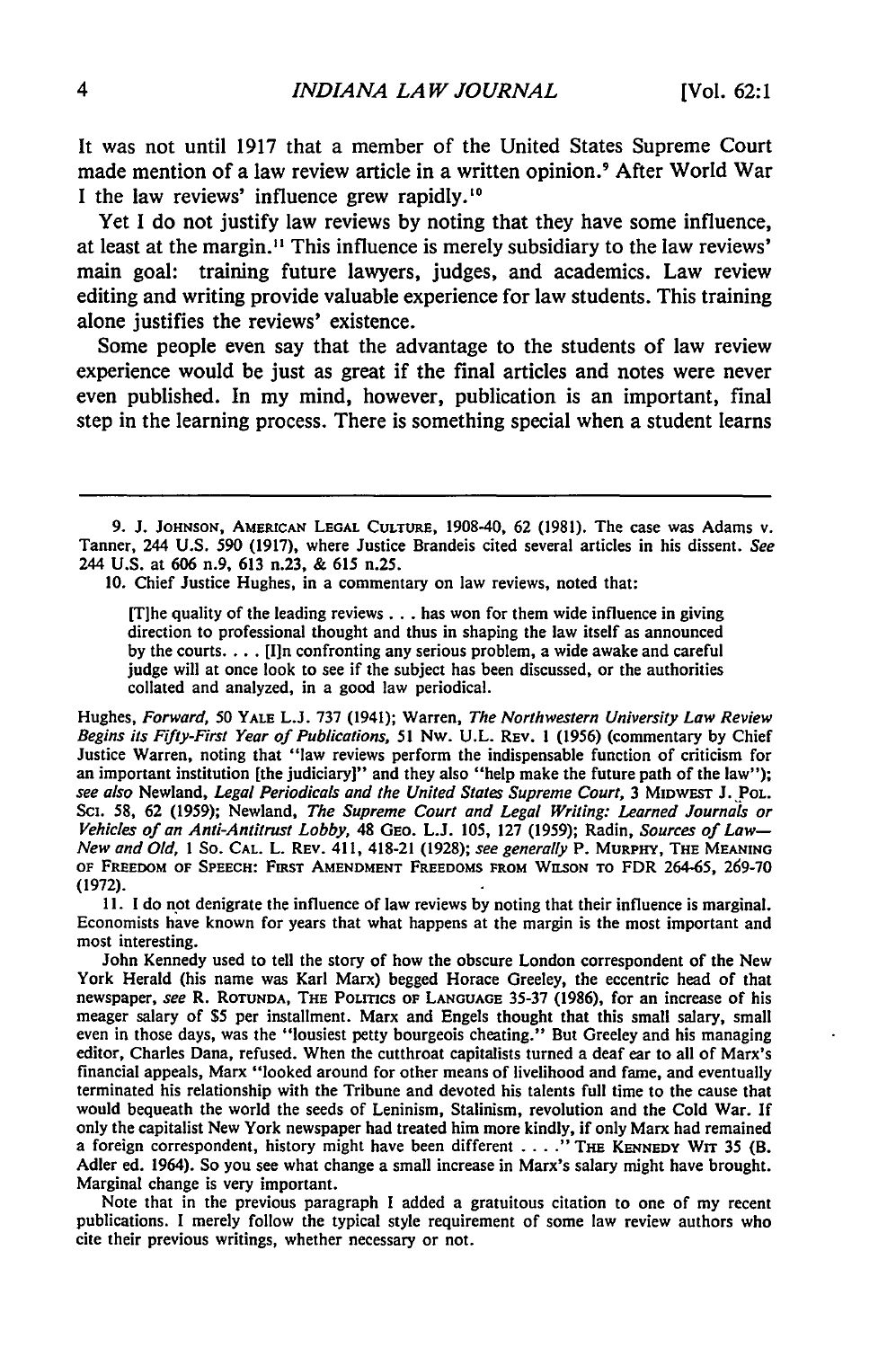that a work will be published with his or her name attached. The prospect of publication forces the student to engage in a little extra effort, to be a little more careful. Even then, some mistakes may creep into the final version. Only one who has engaged in the publication process can appreciate the difficulty of the whole endeavor. Judge Henry de Bracton, over 700 years ago in the first chapter of his treatise on English law, asked the reader "if he should find anything superfluous or erroneously stated in this work, to correct or amend it, or to pass it over with eyes half closed, since to retain everything in memory, and to make no mistakes, is an attribute of God rather than of man."<sup>12</sup> Any former law review editor can sympathize with Bracton's plea, uttered long before word processors and Xerox machines. Anyone who had engaged in efforts at publication has put in that extra effort and should become more understanding and tolerant of the toils of others similarly engaged.

From the beginning, the primary purpose of student-run law reviews was to train lawyers.<sup>13</sup> And the training has been remarkably successful. Law firms woo those with law review experience. Even in the era where law review selection is often not only the product of class rank, law firms still lavish special attention on those with law review experience.

There is the story of two young campers in the Alaskan forests. Suddenly, in the middle of the night, one woke the other up and whispered, "there is a killer bear in our camp." The second camper then quietly and quickly put on his running shoes. "Are you crazy?" said the first camper. "You can't outrun a bear." The second camper replied, "I don't have to outrun a bear. I just have to outrun you."

Well, the outside world, like the law school world, is a little like the bear and the two campers. It's graded on a curve. And those with law review experience often have a little extra edge, a little better running shoe. But do not get a swelled head. It is possible never to be on law review and somehow still survive, as a practicing lawyer or as a first rate scholar. Zachariah Chafee, for example, was both. He turned down law review,<sup>14</sup>

<sup>12.</sup> H. **DE** BRACTON, 2 **DE LEGmIUS ET CONSUErUDINIBus ANGLIA** 20 **(G.** Woodbine ed. 1915) (circa 1250). Subsequently, Tottell, in 1569, and Sir Travers Twiss, in the late 1870's and early 1880's, published new editions. To Bracton's inevitable errors, Twiss added his fair share. *See* Scrutton, *Roman Law in Bracton,* I LAW **Q. REV.** 425 (1885).

<sup>13.</sup> See, e.g., A. SUTHERLAND, THE LAW AT HARVARD: A HISTORY OF IDEAS AND MEN, 1817-1967, at 197-98 (1967). The first issue of *Harvard Law Review* had more modest goals: "to set forth work done in the school with which we are connected, to furnish news of interest to those who have studied law at Cambridge, and to give, if possible, to all who are interested in the subject of legal education, some idea of what is done under the Harvard system of instruction." Note, **1** HARv. L. REv. 35 **(1887).** *See also* Havighurst, *Law Reviews and Legal Education,* 51 Nw. U.L. REv. 22, 24 (1956) ("Where most periodicals are published primarily in order that they may be read, law reviews are published primarily in order that they may be written.")

<sup>14.</sup> A. **SUTHERLAND,** *supra* note **13,** at 251. The "prospect bored him." Others, however, argued that all students should have law review experience. *See* Westwood, *The* Law Review Should *Become the Law School,* 31 VA. L. REv. 913 (1945).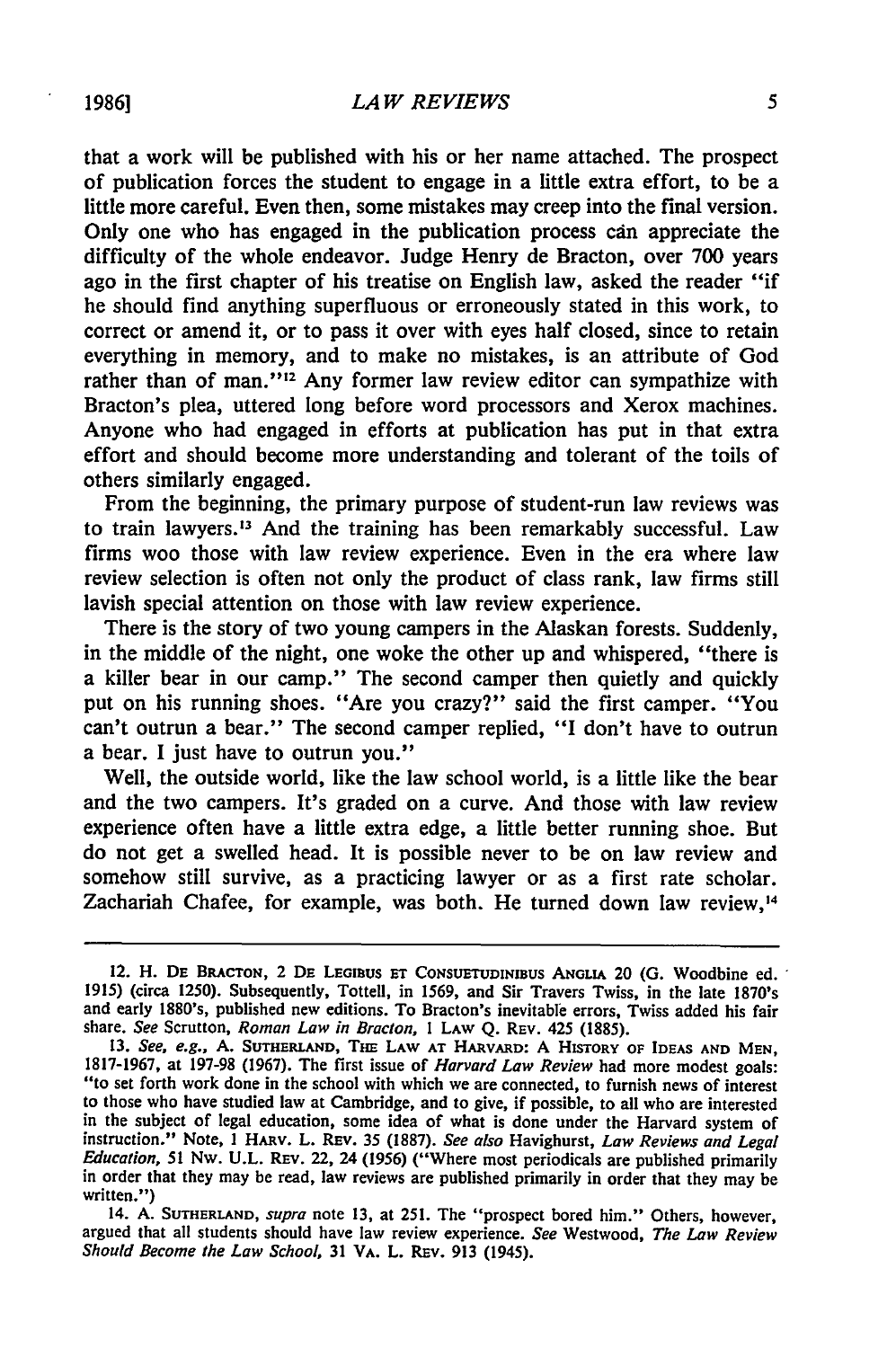and yet his scholarly writings have influenced first amendment thought since before World War **I.15**

I mentioned earlier that the prime purpose of law review is to train the review editors. Yet our non-refereed journals have offered other advantages which have benefited law professors. Law professors have had the choice of contributing to refereed journals or to student-run law reviews. At the time the student-run law reviews were formed, professional law journals "managed by lawyers of experience" already existed.<sup>16</sup> In 1866 John Codman Ropes and John Chipman Gray founded the *American Law Review,* published by Little, Brown and Company. In 1870 Oliver Wendell Holmes, Jr., became one of its editors. Notwithstanding the quality of editors like these, the competition from the student-run journals has driven out many of the older journals. There are some faculty-run journals today, but the studentrun journals like yours are among the most influential.<sup>17</sup>

Why is that? Well, if you have refereed journals, you need referees. But law professors do not really receive gold stars for being referees; we achieve academic prominence because of what we write, not because of what we read. And the use of referees builds into the system a great amount of delay before the article is accepted. My friends in other disciplines sometimes wait an eternity before the referee responds with an evaluation of their articles. A few years ago, when I submitted a manuscript to a university press, one of the presses kept me waiting for over one year for the referee's evaluation. I finally gave up and submitted the manuscript to another publisher, who accepted it. Then, it took nearly another year for the book to get into print. We often complain (and rightly so) about the delays in law review publication. But the refereed press almost invented delay. Such delay should be featured in a modern update of *Bleak House: The Sequel.'8* While some people in legal academia moan about the lack of a refereed press, our academic colleagues who write in refereed journals complain with equal or greater intensity about their refereed experience.<sup>19</sup>

*<sup>15.</sup> See* **3 R. ROTUNDA, J. NOWAK, & J. YOUNG, TREATISE ON CONSTITUTIONAL LAW: SUB-STANCE AND PROCEDURE** § **20.5 (1986).**

<sup>16.</sup> Note, *supra* note 13, at 35.

<sup>17.</sup> Maru, *Measuring the Impact of Legal Periodicals,* 1 **AM.** B. FOUND. RES. J. 227 (1976). *See id.* at 243 (Table **3,** "Rank Order by Impact Factor"). Of the top ten law reviews, only **two** are faculty-run, the **SUPREME COURT** REVIEW and LAW **AND CONTEMPORARY PROBLEMS. AS** to these two, many of the articles are often solicited. The use of outside referees is rare or non-existent.

**<sup>18.</sup>** [ have no aversion to footnotes in general, but **I** do not believe in unnecessary footnotes. Thus there is no footnote at this point to Dickens, or to the original publication date of *Bleak House.*

**<sup>19.</sup>** *E.g.,* Strasburger, *Righting Medical Writing,* 254 **J. A.M.A.,** Oct. 4, **1985,** at **1789, 1790** ("change peer review").

Evidence that law professors do not perceive benefit in being referees is supplied **by** Harvard Law School's recent experience. Harvard decided to start a new, faculty-run law review so that the faculty members would not be at the whim and caprice of *Harvard Law Review* student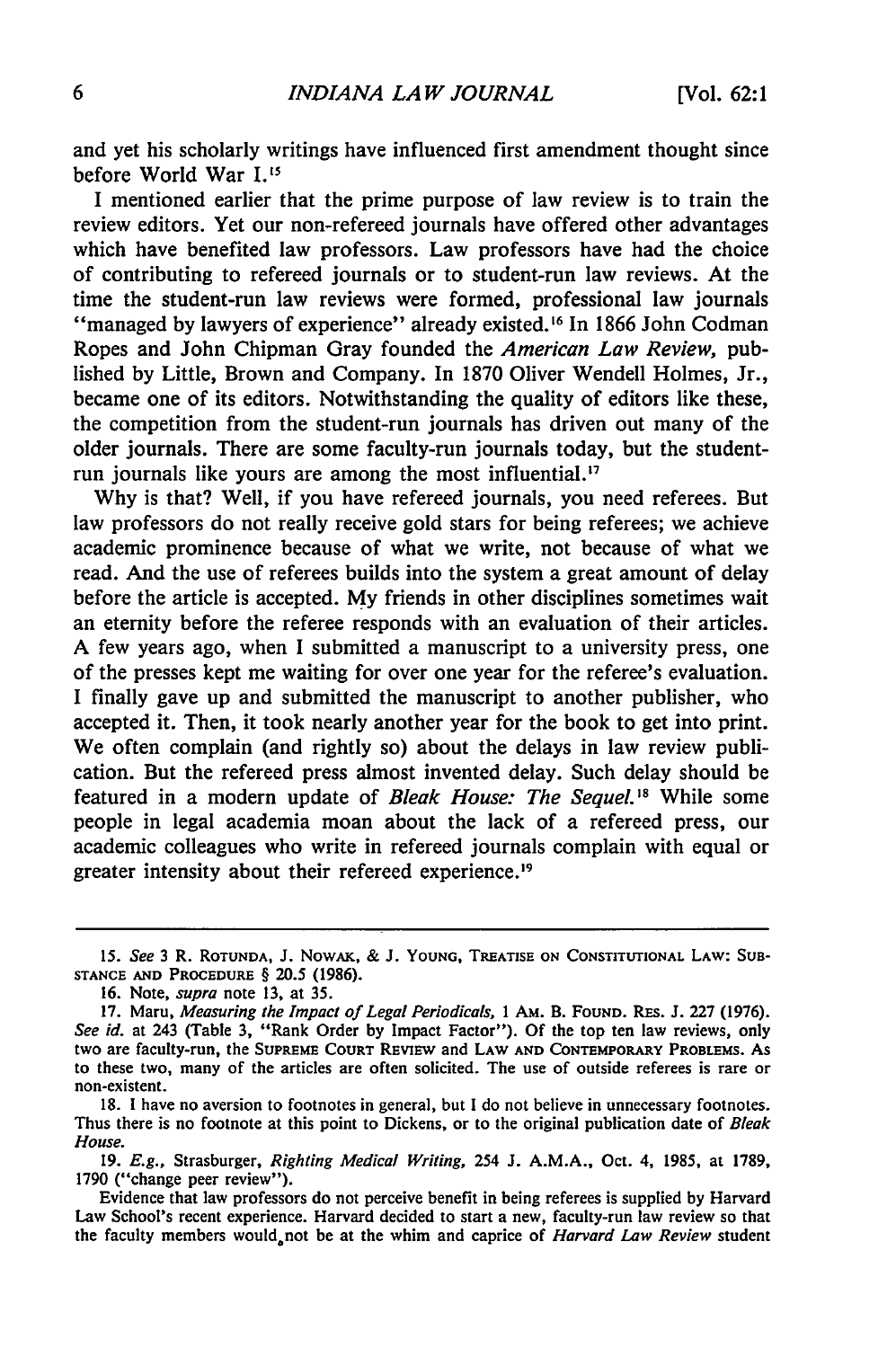For all the problems with the non-refereed press, it has allowed professors to publish quickly. And it has allowed prolific professors to publish even more. To be sure, the quality of law review writing is uneven. But the same complaint is made of the refereed journals,<sup>20</sup> because the judgment of the referees is often mistaken. But for me to come to Indiana to complain about referees is like carrying coals to Newcastle.

As for **law** reviews, the marketplace seems fit to judge good articles. Judges seem to be able to find the articles of merit, and others, such as law review commentators, have little trouble making similar value judgments. **A** writer's law school colleagues, including the Dean, also make evaluations of the published work. 2' Whether the disciplines are dominated **by** refereed or non-refereed journals, it is generally agreed that the best measure of an article's value and influence is how often it is cited; the journal in which it is published is not the key. $22$ 

The students who choose which articles to publish perform only one step in the process **by** which it is decided whether the article has merit. When *Harvard Law Review* rejected Prosser's *The Assault Upon the Citadel,* the mistake was only Harvard's; Prosser did not suffer. He merely published in another, equally prestigious, law review and proceeded to change the law of torts.<sup>23</sup> The competition from other journals gave him plenty of choice. The readers of his article-not the students-decided that it was a great

20. *See* Strasburger, *supra* note 19, at 1789, 1790 (arguing that academic physicians publish too much of low quality).

**23.** *See supra* note **3.**

editors. The law school chose Professor Laurence Tribe to be the faculty editor. But after awhile, Tribe decided to resign because the job took too much time. He said that "he hadn't realized that the U.S. Constitution's bicentennial celebration would present opportunities to deliver lectures and participate in symposiums on constitutional law." Nat'l L.J., July 21, 1986, at 4. The editor-in-chief of the student-run law review at Harvard noted: "I find it a little surprising at this late date that Professor Tribe has decided his other scholarly work [should take precedence]. It is not a sign of the strength of the enterprise." *Id.* Tribe had earlier claimed that the faculty-run law journal would publish articles which were shorter, with fewer footnotes, and "more provocative." A student responded that the rival publication was "the Faculty 'Lite' Law JournaI-less filling, tastes great." Wall Street J., May 28, 1986, at **33,** col. 6.

The National Institute of Health researchers demonstrated in the report (the Stewart-Feder Study) that John Darsee, a young cardiology researcher, fabricated research for dozens of papers, abstracts, book chapters, letters, and reviews. Many of Darsee's coauthors "had not even read the material for which they were claiming authorship . **. . ."** Some of the fabrications were obvious, but published nonetheless (e.g., a case study of a family's heart attack history claimed that a male member of the family had fathered four children by the time he had reached seventeen years of age, with the first child being born when the alleged father was eight years old). *See* Champaign-Urbana News Gazette, Sept. 27, 1986, at A-3.

<sup>21.</sup> *See* Siegfried & Scott, *The Determinants of Academic Lawyers' Salaries and Non-Institutional Professional Income,* 28 J. LEGAL. EDUC. 281 (1977) (study showing that law schools carefully evaluate articles for purpose of salary determination).

<sup>22.</sup> *See, e.g.,* **J. COLE &** S. **COLE,** SOCIAL **STRATIFICATION** IN **SCIENCE** 35 (1973); **E.** GARFIELD, **CITATION** INDEXING-ITs THEORY **AND APPLICATION IN SCIENCE, TECHNOLOGY, AND** HUMANITIES <sup>241</sup>**(1979);** Shapiro, *supra* note **3,** at 1544-45; Virgo, *A Statistical Procedure for Evaluating the Importance of Scientific Papers,* 47 LIBR. **Q.** 415 **(1977).**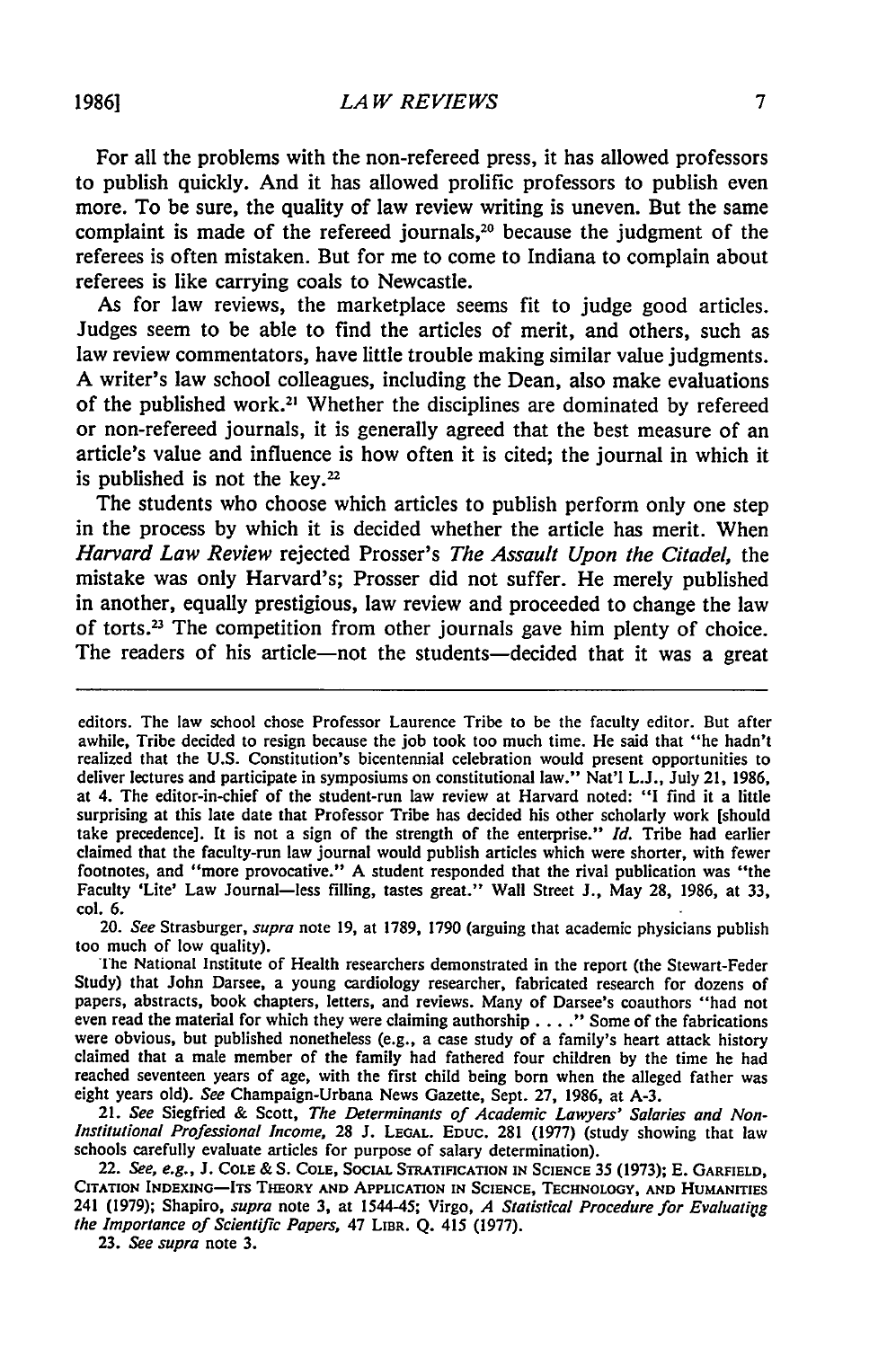piece. Society did not suffer because a few students at one law school made a mistake.

I suppose it is neater to have all the great articles in one journal. But I doubt that will ever happen, whether the journal is published by the AALS, the American Bar Association, or some other group. We all do not agree what is a great article. My view that a piece is creative may be countered with another's conclusion that it is naive. Time will be the final judge. There is no reason to believe that refereed journals will better ferret out the good from the bad. Indeed, a study a few years ago was very revealing. A researcher retyped Jerry Kosinski's novel, *Steps,* and submitted the manuscripts to over a dozen New York publishers. In 1969 this novel had won the National Book Award as the best novel of that year. But, in 1977, all of the publishers rejected it as inferior. Only one editor thought it resembled Kosinski's style, but he thought that it was an inferior imitation.<sup>24</sup> On a more scholarly level, several researchers selected a dozen articles, changed the titles, and changed the names of the well-known authors to fake names. The researchers then resubmitted the articles to the same journals which had published them only one and one-half to two and one-half years earlier. The journals, and their two referees per article, rejected eight of the twelve on the grounds of poor scholarship and poor writing. They did not even realize that these eight articles had been earlier published under different names.<sup>25</sup> Referees make mistakes too. The referees for the proposed AALS law review will probably not be immune from this iron law of nature. The peer review which counts is the peer evaluation which occurs after the article is published.

Even if we could not agree as to what are the best articles and notes, we might have better luck in identifying the worst. Some articles, all would agree, add little to the corpus of legal knowledge. Why kill so many trees to publish them? But these articles serve a purpose. We have almost 200 law schools and virtually each of them has at least one law review. Students benefit not only from writing their notes; they also need articles to be submitted in order to exercise their editing skills. The submissions are more

<sup>24.</sup> *See* 113 TIME 94, 96 (Feb. 19, 1979); Strasburger, *supra* note 19. *See also* D. FROST & **M. DEAKIN, DAVID FROST'S** BOOK **OF THE WORLD'S WORST DECISIONS ix (1983),** where an editor of the San Francisco Examiner wrote Rudyard Kipling, who hoped to have the Examiner publish his articles: "I'm sorry, Mr. Kipling, but you just don't know how to use the English language." William Styron, the McGraw-Hill editor, rejected Thor Heyerdahl's book, Kon-TIKI, with the comment: "this is a long, solemn, tedious Pacific voyage **.... " C. CERF** & V. **NAVASKY, THE ExPERTs SPEAK 160** (1984).

**<sup>25.</sup>** Peters & Ceci, *Peer-Review Practices of Psychological Journals, 5* **BEHAV. BRAIN SCI.** 187 (1982).

A recent survey by the American Council of Learned Societies reported that large majorities of scholars in seven broad disciplines thought that "the peer-review system for deciding what gets published in scholarly journals is biased in favor of 'established' researchers, scholars from prestigious institutions, and those who use 'currently fashionable approaches' to their subjects." 42 The Chronicle of Higher Education, Aug. **6,** 1986, at I, col. 2.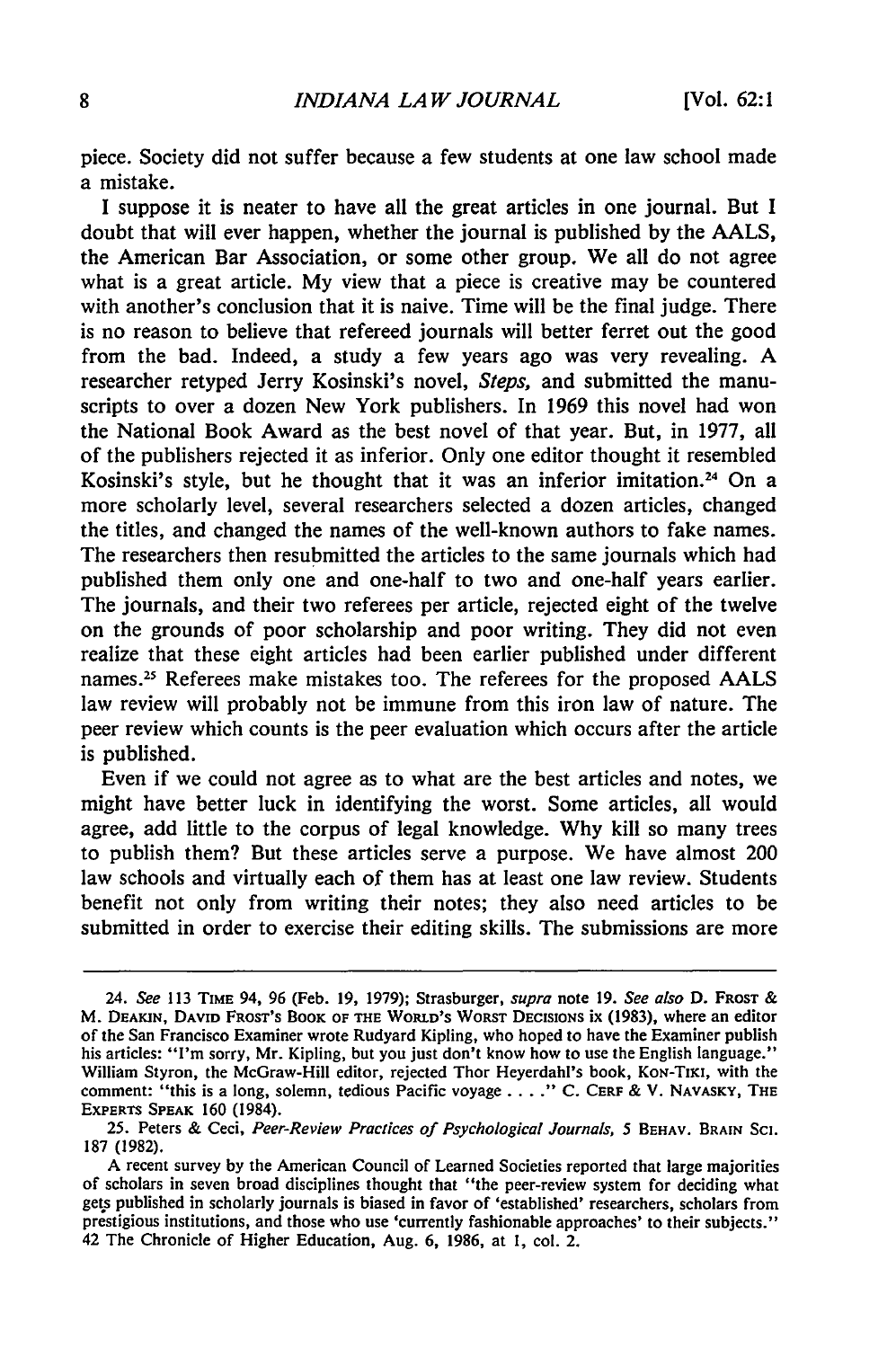fodder in the effort to train good lawyers. In the process, some of this fodder becomes good, and even excellent, legal scholarship.

Despite its frequent lapses of quality, the present system, in my mind, also has its virtues for the authors who submit the manuscripts. Studies show that the more prolific one is, the more likely it is that the author will eventually write a truly significant work. Thomas Edison invented a lot of worthless gadgets. But once in a while he hit the nail on the head. That type of genius is much more typical than the person who says that he or she will never write unless the piece is "seminal" (or "ovular"). That often means that the speaker will never write, period, but is too embarrassed to say so directly.<sup>26</sup> So, some of this fodder for law review editors turns into good legal scholarship. And, the process of writing aids the law professor as well. The law review writing exercise—even if the product is not read with the same degree of interest aroused by *People Magazine-helps* make the law professors more knowledgeable teachers. And that helps the students, even those not on law review.

I doubt that the new AALS law review will change the status quo substantially. The student-run law reviews will still get their fair share of significant articles. Law professors will probably still not receive any scholarly distinction or recognition by selecting or editing other professors' articles. And the delay in the referee process will disadvantage any refereed journal. There is a danger that a journal like the proposed AALS law review will someday be captured by a particular group, such as the Critical Legal Studies movement, which will impose its views as to what constitutes correct legal scholarship. But, as long as there are the student-run law reviews, there will be sufficient outlets for other types of legal scholarship.

Now, while I have, on the whole, supported student-run law reviews, I warned you earlier that I was adopting the extreme centrist position. Law reviews are hardly without fault. As next year's editors take on the mantle of their predecessors, heed a few simple words of advice.

First, the typical law faculty is an excellent resource to aid a law review. I know that law review editors value their independence, but you can obtain aid without giving the professors a veto. You should seek out professorial advice in deciding which articles to accept and which student work to publish. You are more likely to come out with a better product.

Secondly, publication delays are costly, even when your excuse for delay is that you want the magazine to be perfect. Of course, you want a perfect product; you also want it to come out on time. You owe that to your contributors, who don't want to see their writings pre-empted by other authors or made stale by the passage of time. And, you owe it to your successors, who have to make up for your mistakes. The *Indiana Law Journal*

**<sup>26.</sup>** *Cf.* Ellman, *A Comparison of Law Faculty Production in Leading Law Reviews,* **33 J. LEGAL EDUC. 681 (1983).**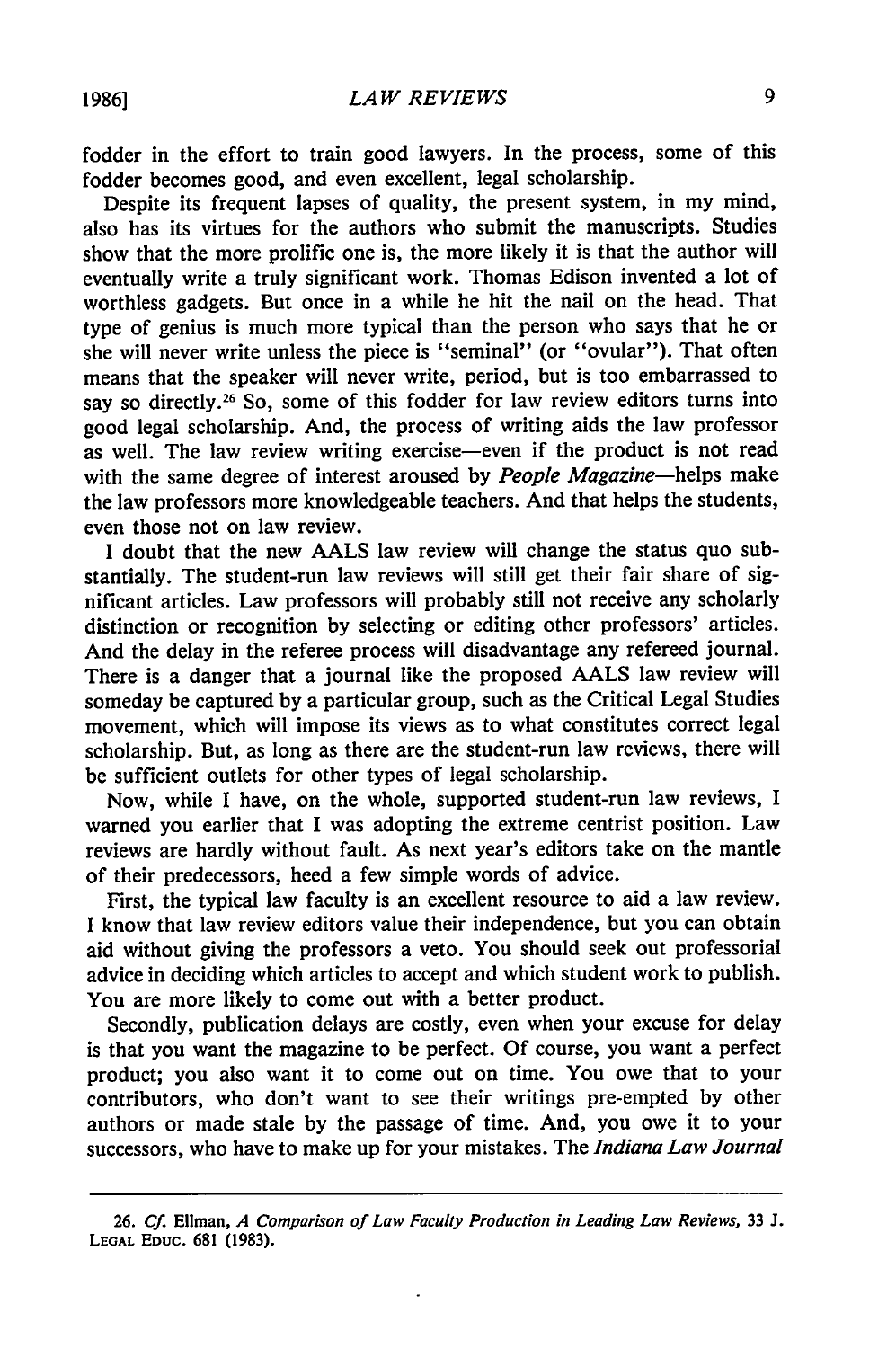should be proud of the great effort it has made this year to be timely in publication. Don't lose it. When law reviews dally, they give up one of their big advantages over the refereed journals.

Thirdly, law review editors should be a little less officious in dealing with the people they edit. **I** once had an article accepted and was told to wait for the edited version. About two months passed with no word. Finally, the editor sent back a completely rewritten piece which converted my article attacking an **S.E.C.** policy into a practitioner-oriented article advising lawyers how to comply with the **S.E.C.** position. The last instructions from the editor were to "write the conclusion within one week and return." I called the editor and told her that she had misunderstood the purpose of my article, and that her deadline was unrealistic. Perhaps I could have written the introduction to the article so that its purpose would be clearer. That was my fault (and, in fact, that is what I did instead of working on the conclusion). But I was alive during the two months during which she had edited the article in silence. She could have called me. Would that not have been simpler? The outside contributor is usually not dead. Tell him or her about the major changes before you make them. And it would also help if you highlight for the writer all the changes, even the minor ones. The contributor does not like to receive a hundred page manuscript with no clue as to where the changes have been made.

And law review editors should focus on style. Scholarly legal writing need not be deadly. The prose should not be torture to wade through. Nor must every article be long.

Let me read for you a sentence from a recent law review. The sentence is not exactly from Ernest Hemingway:

This dissection of human nature into discrete aspects, and the relegation of these aspects to separate spheres of human activity, represents an attempt to restructure the traditional liberal democratic one-dimensional view of man as a Hobbesian dwarf into a view of man as a schizoid personality that is a combination of the Hobbesian dwarf in the public sphere and Alan Alda in the private sphere. $<sup>n</sup>$ </sup>

On the other hand, the pendulum does not have to swing from pompous rhetoric to self-centered high school slang, or what my colleague John Nowak calls "Yuppie" style. Consider this second excerpt:

I decided to participate in moot court despite my better judgment. **I** felt compelled to take advantage of the opportunity for practical experience even though **I** had no intention of becoming a litigator. It was something everyone told me I should do because it would be good for me-like taking foul tasting medicine when you're sick. So I played along and played diligently **....** I put on my little pumps, nylons, and straight grey skirt. **I** adopted the I-can-act-as-though-legal-rules-make-sense-and-arenot-hopelessly-indeterminate mode. I argued the case in the best "male voice" **I** could muster.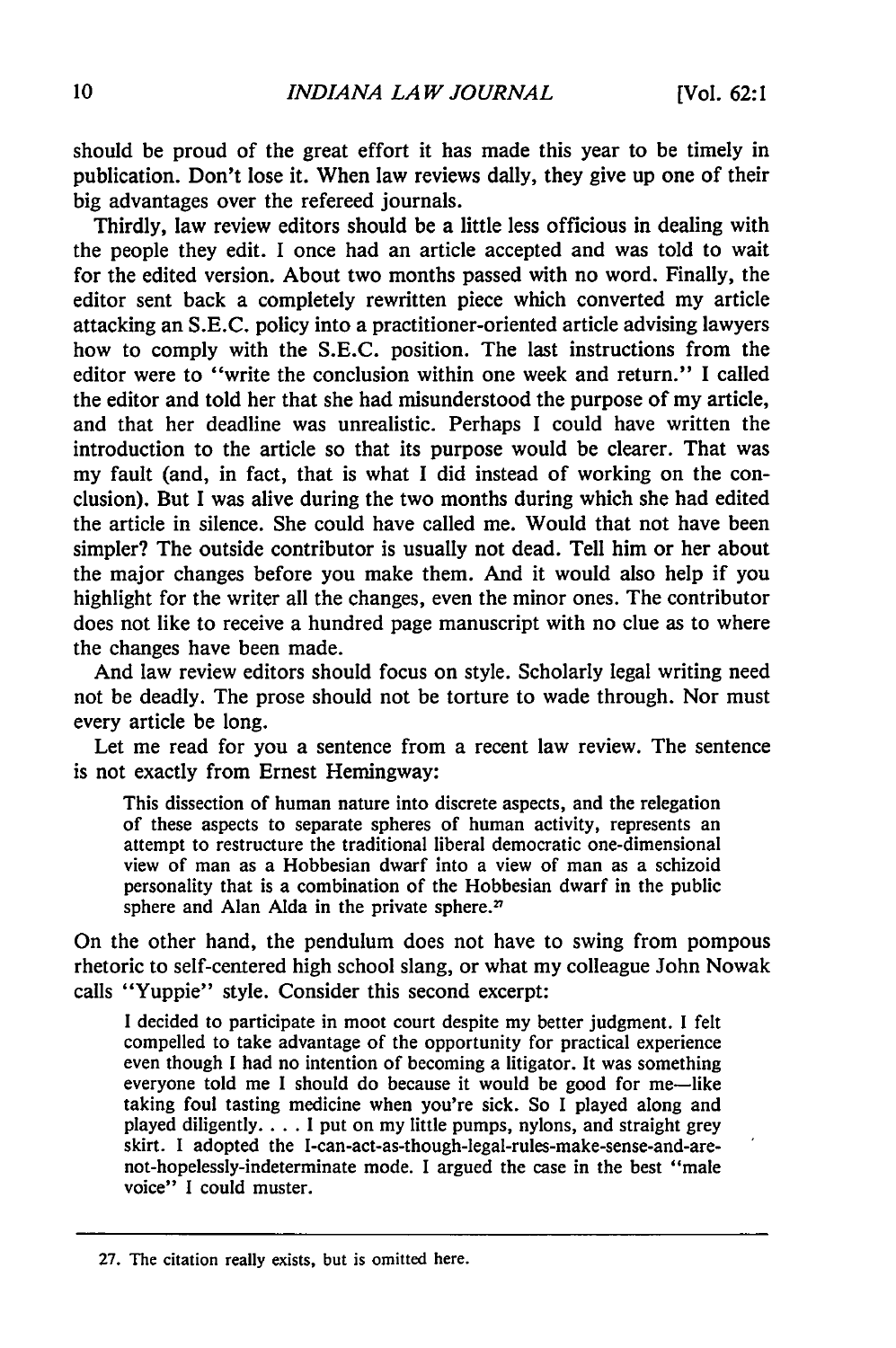In my performance evaluation, however, the chief justice ("Mr. Moot Court") focused not only on the substance and delivery of my legal argument, but on my failure to wear a suit.... This experience blew me away. I could not believe that success in moot court depended on total conformance to a fossilized standard of appearance and conduct.

Now surely it is not asking too much for a law review editor to steer between these two excerpts and follow some traditional rules of good style.

What are these rules of good style? First, style need not be pompous. This writer believes in the use of the first person.<sup>29</sup> Also, avoid the unnecessary use of long words, or as I prefer to say, recalcitrate sesquipedalianism. Don't use nouns as verbs; that impacts your style. Eschew prolixity, don't make things unnecessarily long, and avoid repeating yourself. When dangling, watch your participles. Make each pronoun agree with their antecedent, just as verbs has to agree with its subjects. It is important to always try to never split infinitives. And the truly good writer is always especially careful to virtually eliminate the too-frequent and excessive use of many adverbs. Don't use hyperbole; not one writer in a million can use it effectively. Avoid cliches like the plague. Mixed metaphors are a pain in the neck and should be thrown out the window. Methinks that it behooves the writer to avoid archaic expressions. And always proofread your work to see if you any words out.

In law reviews the generational memory is quite short, because every two years there is a completely new group of law review students. About every ten years the law review debates whether it should focus more or less on the local law of the jurisdiction in which it is situated. About every five years, on average, it debates selection procedures. Every other year the editors debate the organization of the board and the duties of that position. And about every year, the new board of editors vows that it will not be as overbearing as the last board. The new editors promise that they will edit the outside authors and the second year students with a lighter hand. But, after a while, the new board is viewed by the new second year students as overbearing as Attila the Hun. The new editors become drunk with power. Try not to become too drunk.<sup>30</sup>

**<sup>28.</sup>** *Id.*

<sup>29.</sup> This rule and the following ones are adapted from an undated, anonymous, and frequently photocopied list entitled "How to Achieve a Polished Legal Style." *See also* Trigg, Editorial: Grammar, 42 PHySiCAL REv. **LETTERs** 747, 747-48 (1979).

**<sup>30.</sup>** Remember, with a little effort you can really change the law review. One last story to illustrate this point. A young widow complained to the funeral director that her late husband was not dressed properly for the wake. "Look at him," she cried. "He has a kelly green suit and a garish tie. You got the instructions all wrong." "Don't worry," said the funeral director. **"I** will take care of the problem. I am sorry about the mistake." "But," said the widow, "the funeral will begin in fifteen minutes. The people are almost here. How can you do anything?<br>"Trust me," said the funeral director. "It is no big undertaking."

Well, the woman left, and when the funeral started less than fifteen minutes later, the deceased was dressed in a beautiful silk suit, white on white shirt, and so on. A few months later, when the widow collected herself, she asked the funeral director, "How did you do it? I was really impressed." "Easy," he replied. "I just changed heads." And so, it is sometimes easy to make dramatic changes.